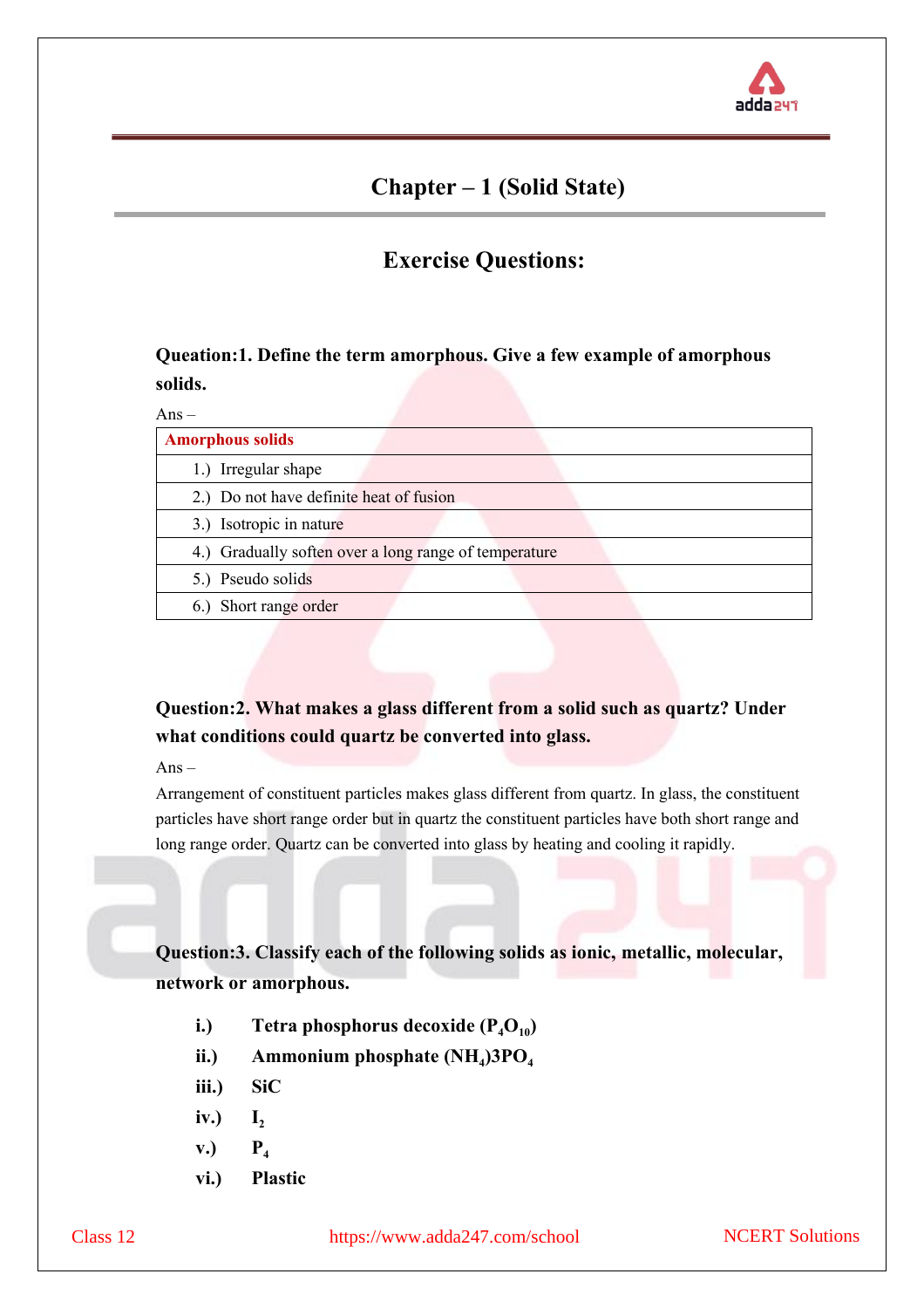

| vii.)       | <b>Graphite</b> |
|-------------|-----------------|
| viii.)      | <b>Brass</b>    |
| ix.)        | Rb              |
| <b>x.)</b>  | LiBr            |
| <b>xi.)</b> | Si              |

Ans:

| Ionic          | Ammonium phosphate, LiBr                 |
|----------------|------------------------------------------|
| Metallic       | Brass, Rb                                |
| Molecular      | Tetra phosphorus decoxide, $I_2$ , $P_4$ |
| <b>Network</b> | Graphite, SiC, Si                        |
| Amorphous      | Plastic                                  |

### **Question:4.) i.) What is meant by the term coordination number?**

- **ii.) What is the coordination number of atoms:**
- **a.) In a cubic closed packed structure?**
- **b.) In a body centred cubic structure?**

 $Ans -$ 

The number of nearest neighbours of a particle is called its coordination number. The coordination number of atoms:

- i.) In a cubic close packed structure: 12 and
- ii.) In a body centred cubic structure: 8

**Question:5.) How can you determine the atomic mass of an unknown metal if you know its density and the dimension of its unit cell? Explain.**

Ans – In case of cubic crystal: Volume of a unit cell  $= a<sup>3</sup>$ Mass of a unit cell = number of atoms in a unit cell x mass of each atom =  $z \times m$ (z is the no. of atoms present in one unit cell and m is the mass of a single atom)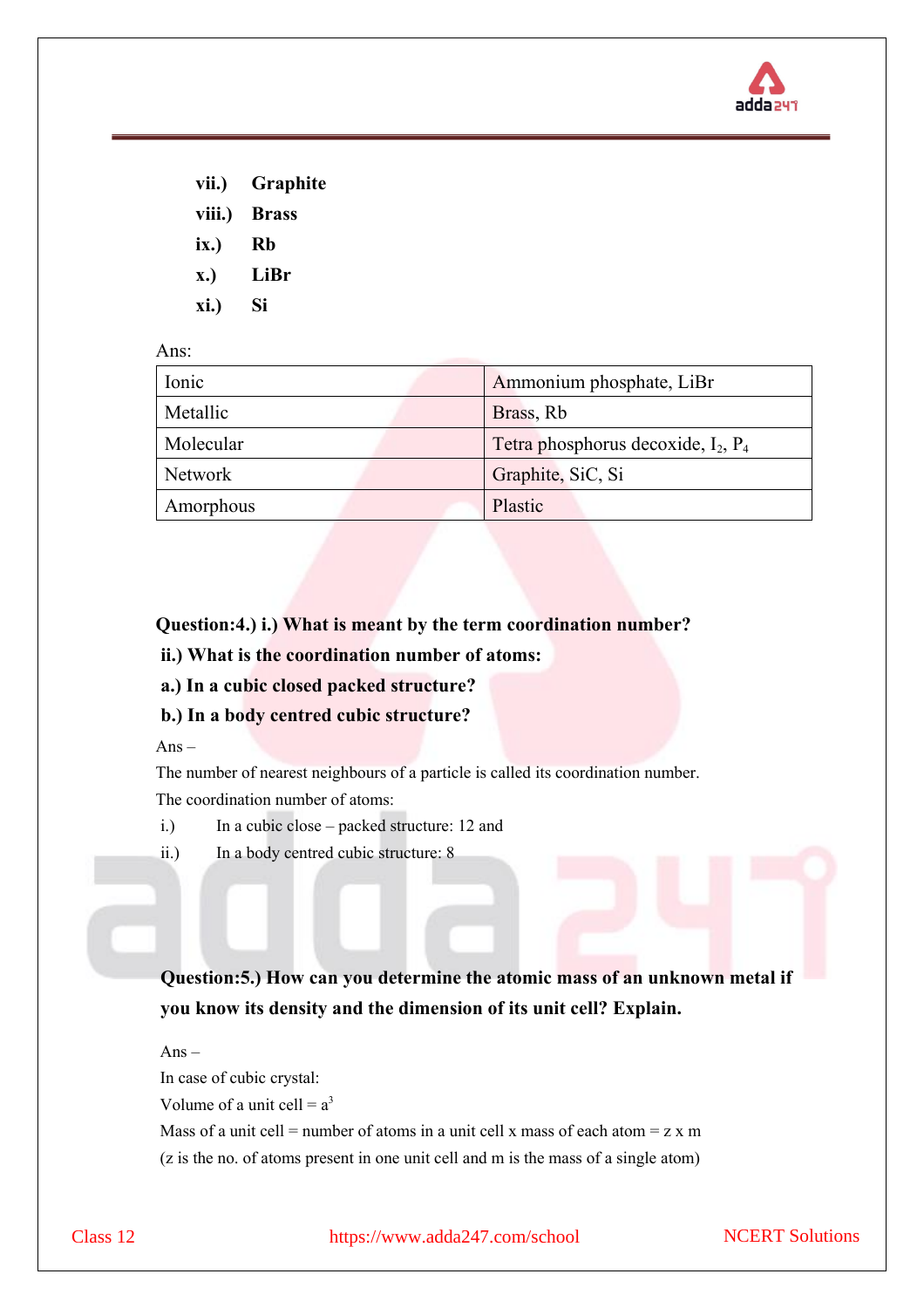

Mass of an atom present in the unit cell:  $m = M/NA$  (M is the molar mass) Therefore, the density of the unit cell = mass of unit cell/volume of unit cell  $= z.m/a<sup>3</sup> = zM/a<sup>3</sup>N<sub>A</sub>$  $M = da^3N_A/Z$ 

# **Question:6.) Stability of a crystal is reflected in the magnitude of its melting points. Comment. Collect melting point of solid water, ethyl alcohol, diethyl ether and methane from a data book. What can yoy say about the intermolecular forces between these molecules?**

Ans –

Higher the melting point, greater the intermolecular forces of attraction, stronger the bond between atoms and higher the stability. A substance with higher melting point is more stable than a substance with lower melting point.

| <b>Substances</b> | <b>Melting point</b> |
|-------------------|----------------------|
| Solid water       | 158.8K               |
| Ethyl alcohol     | 158.8K               |
| Diethyl ether     | 96.85K               |
| Methane           | 89.34K               |

From the above table it was observed that with higher melting point solid water is more stable and the methane with lower melting point is less stable**.**

## **Question:7.) How many lattice point are there in one unit cell of each of the following lattice?**

- **i.) Face centred cubic**
- **ii.) Face centred tetragonal**
- **iii.) Body centre**

 $Ans-$ 

i.) There are 14 (8 from the corners + 6 from the faces) lattice point in face centred cubic.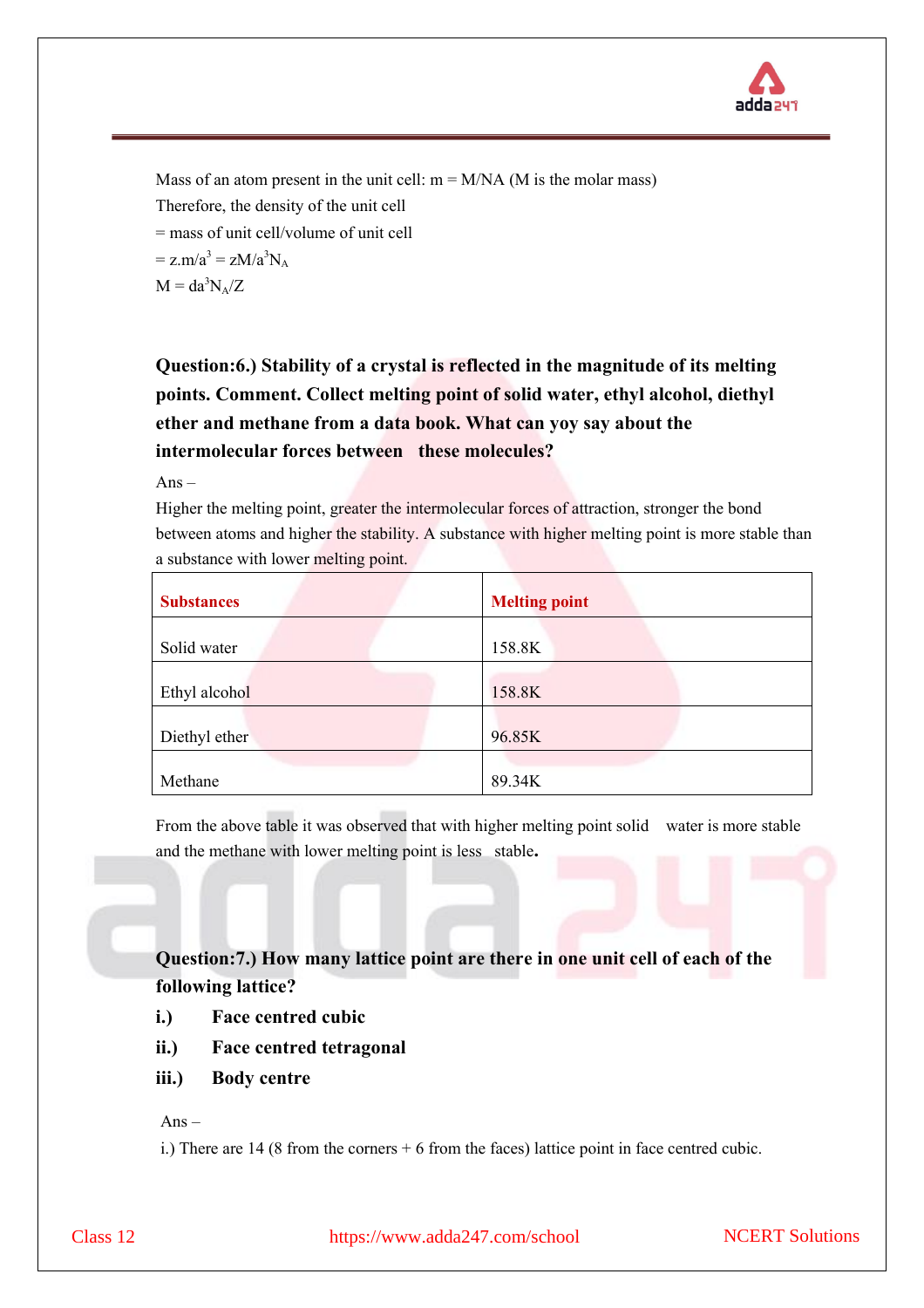

ii.)There are 14 (8 from the corners + 6 from the faces) lattice point in face centred tetragonal.

iii.) There are  $9(1 \text{ from the centre} + 8 \text{ from the corner})$  lattice point in body centred cubic.

#### **Question:8.) Explain**

## **i.) The basis of similarities and differences b/w metallic and ionic crystals. ii.) Ionic solids are hard and brittle.**

#### $Ans-$

i.) The basis of similarities b/w metallic and ionic crystals is that both these crystal types are held by the electrostatic force of attraction. In metallic crystal the electrostatic force acts b/w the positive ions and the electrons. In ionic crystals, it acts b/w the oppositely charged icons. Hence both have high melting point.

The basis of difference b/w metallic and ionic crystal is that in metallic crystals, the electrons are free to move and so, metallic crystals can conduct electricity. However, in ionic crystals the ions are not free to move. As a result they cannot conduct electricity. However, in molten state or in aqueous solution, they do conduct electricity.

ii.) The constituent particles of ionic crystals are ions these ions are held together in dimensional arrangement by the electrostatic force of attraction. Since the electrostatic force of attraction is very strong, the charged ions are held in fixed position. This is the reason why ionic crystals are hard and brittle

**Question:9.) Silver crystallises in FCC lattice. If edge length of cell is 4.07 x 10-8cm and density is 10.5gcm-3 . Calculate the atomic mass of silver.**

```
Ans –
```
It is given that the edge length,  $a = 4.077 \times 10^{-8}$ cm Density,  $d = 10.5$ gcm<sup>-3</sup> As the lattice is fcc type, the no. of atoms per unit cell,  $z = 4$ We also know that,  $NA = 6.022 \times 1023$  mol<sup>-1</sup> Using the relation:  $d = zM/a^3N_A$  $M = da^3N_A/Z$  $= 10.5$ gcm<sup>-1</sup> x (4.077 x 10-8cm)<sup>3</sup> x 6.022 x 1023mol<sup>-1</sup> 4  $= 107.13$ gmol<sup>-1</sup>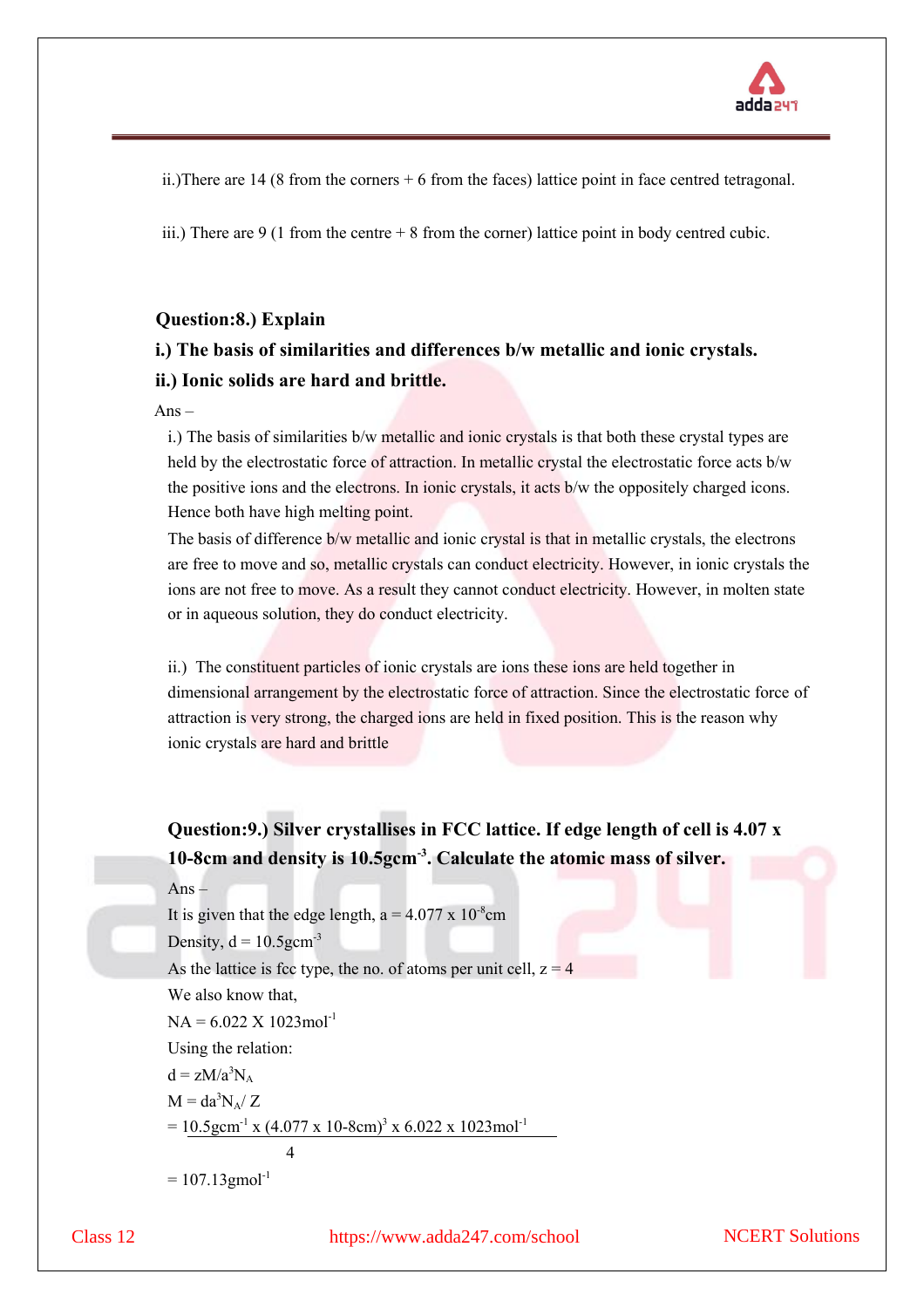

Therefore, atomic mass of silver  $= 107.13u$ 

**Question:10.) A cubic solid is made of two elements P and Q. Atoms of Q are at the corner of the cube and P at the body centre. What is the formula of the compound. What are the coordination number of P and Q?**

Ans –

It is given that the atoms of Q are present at the concerns of the cube. Therefore the no. of atoms of Q in 1 unit cell =  $8 \times 1/8 = 1$ 

It is also given that the atoms of P are present at the body centre.

Therefore, no. of atoms of P in one unit cell  $= 1$ 

This means that the ratio of the no. of P atoms to the no. of Q atoms,  $P:Q = 1:1$ 

Hence the formula of the compound is PQ. The coordination no. of both P and Q is 8.

## **Question:11.) Niobium crystallises in body centred cubic structure. If density is 8.55gcm-3 , calculate atomic radius of niobium using its atomic mass 93u.**

Ans –It is given that the density of niobium  $d = 8.55$ gcm<sup>-3</sup> Atomic mass  $M = 93$ gmol<sup>-1</sup> As the lattice is bcc type, the no. of atoms per unit cell,  $z = 2$ We also know that  $NA = 6.022 \times 10^{23}$  mol<sup>-1</sup> Applying the relation:  $d = zM/a3NA$  $a^3 = Zm/dNA$  $= 2.93$ gmol<sup>-1</sup>/8.33gcm-3 x 6.022 x 1023mol<sup>-1</sup>  $= 3.612 \times 10^{-23}$  cm<sup>3</sup> So,  $a = 3.306 \times 108$ cm For body centred cubic unit cell:  $r = \sqrt{3}/4$  x a =  $\sqrt{3}/4$  x 3.306 x 10<sup>-8</sup> cm  $= 1.432 \times 10^{-8}$ cm

 $= 14.32 \times 10{-9cm} = 14.32nm$ 

**Question:12.) If the radius of the octahedral void is r and radius of the atoms in close packing is R, derive relation between r and R.**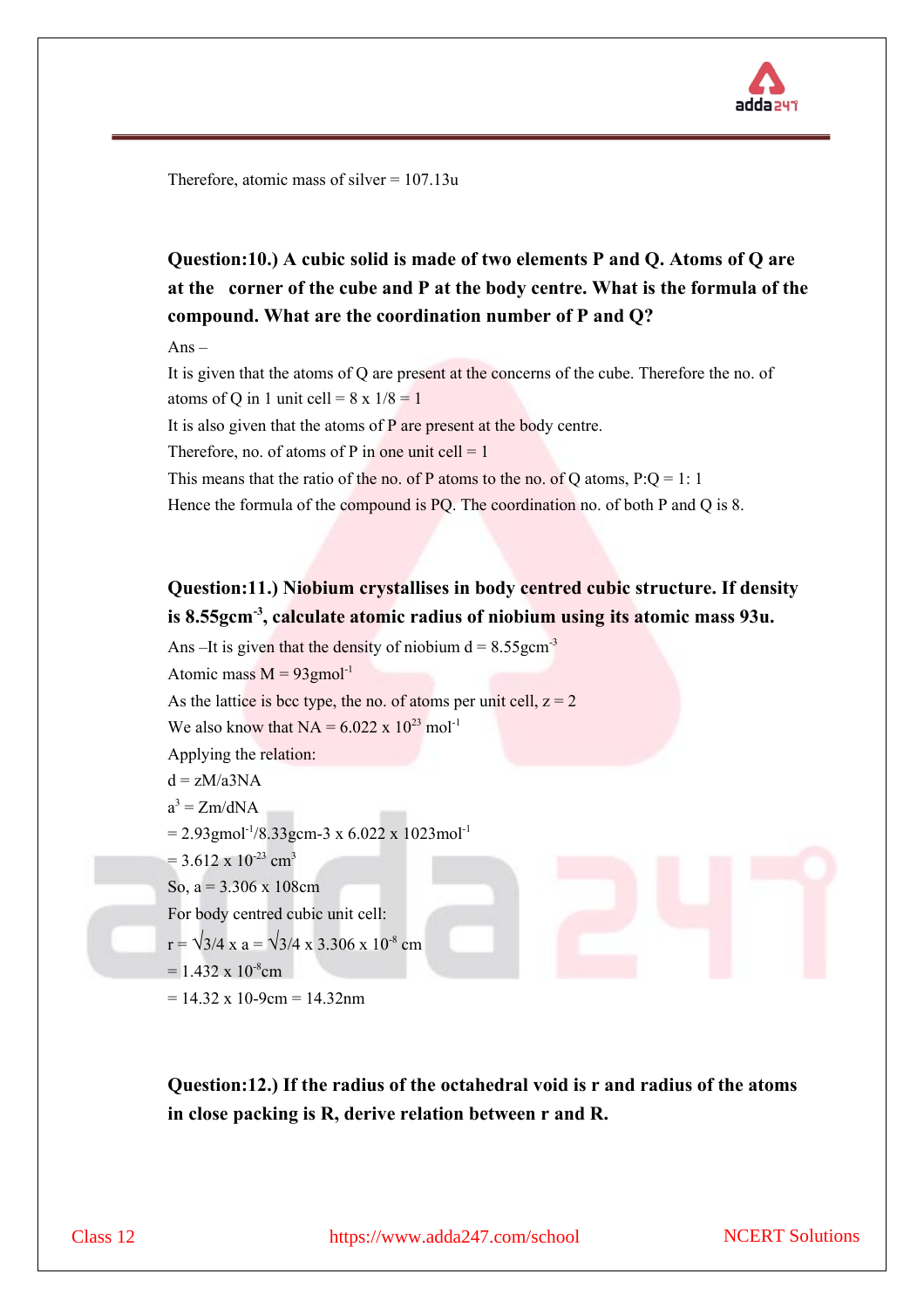

#### $Ans -$

A sphere with centre O, is fitted into the octahedral void. It can be observed that  $\triangle$  BAC is

right angled  $\triangle$ BAC = 900

Now applying Pythagoras theorem, we can write:

 $BC2 = BA2 + AC2$  $= (2R)^2 = (R + r)^2 + (R + r)^2$  $=(2R)^2 = 2(R + r)^2$  $= 2R^2 = (R+r)^2$  $=\sqrt{2R} = R + r$ 

 $=$  r  $=$   $\sqrt{2R} - R$  $= r = 0.414$ 

**Question:13.) Copper crystallises into a fcc lattice with edge length 3.61 x 10- 8cm. Show that the calculated density is in agreement with its measured value of 8.92gcm-3 .**

 $Ans -$ 

Edge length,  $a = 3.61 \times 10^{-8}$ cm

As the lattice is fcc type, the no. of atoms per unit cell,  $z = 4$ 

Atomic mass,  $M = 63.5$ gmol<sup>-1</sup>

We also know that,  $NA = 6.022 \times 1023 \text{mol}^{-1}$ 

Applying the relation:

 $d = z M/a3NA$ 

 $=$  4 x63.5gmol<sup>-1</sup>  $\overline{\phantom{0}}$ 

 $(3.61 \times 10^{-8} \text{cm})^3 \times 6.022 \times 1023 \text{mol}^{-1}$ 

 $= 8.97$ gcm<sup>-3</sup>

The calculated density 8.97gcm<sup>-3</sup> is in agreement with its measured value.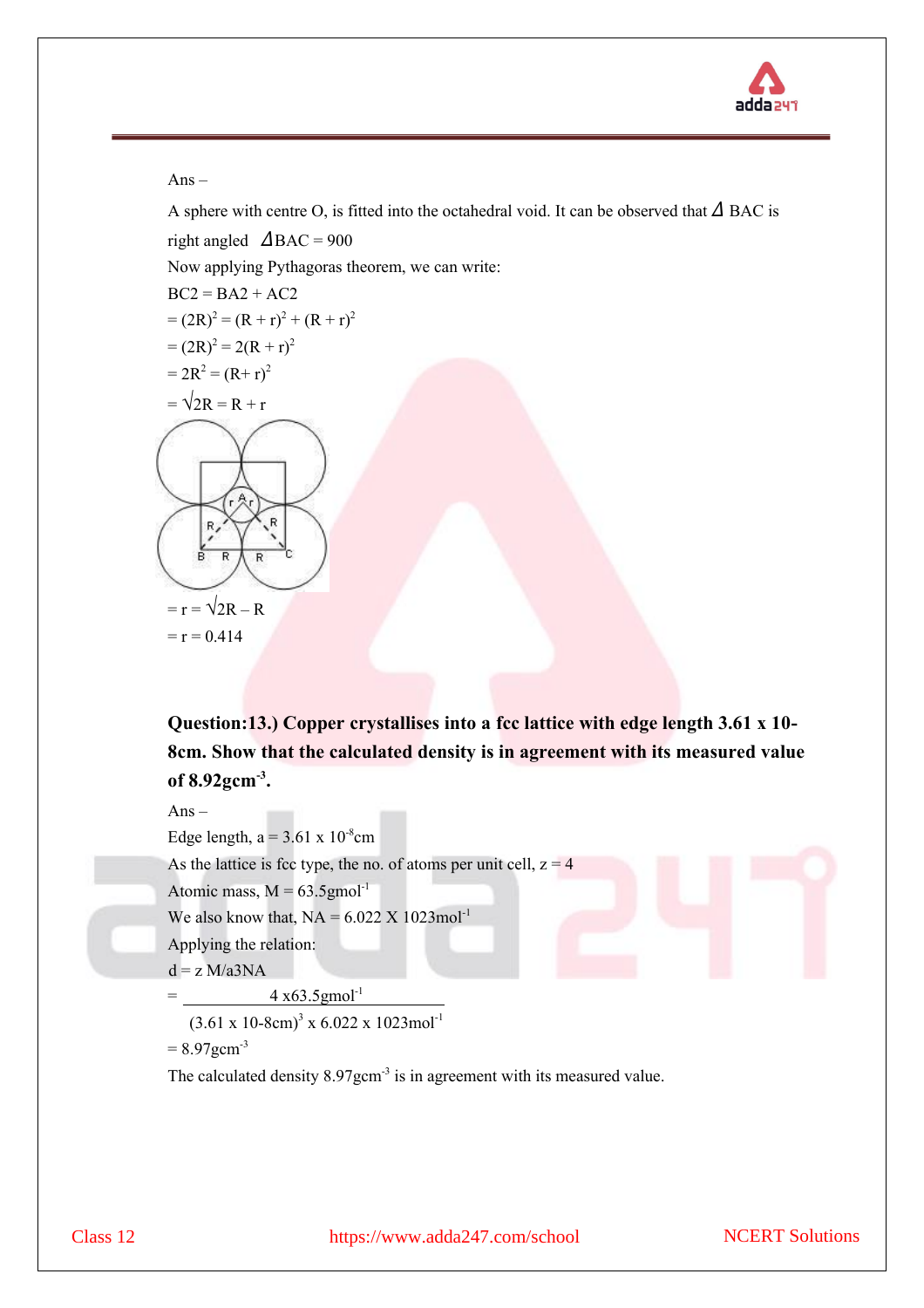

## **Question:14.) Analysis shows that nickel oxide has the formula NiO.98O1.00. What fractions of nickel exist as Ni2+ and Ni3+ ions?**

Ans:

The formula of nickel oxide is  $NiO_{.98}O_{1.00}$ Therefore the ratio of the number of Ni atoms to the no. of O atoms.  $Ni : O = 0.98 : 1.00 = 98 : 100$ Now total charge on 100 O2- ions =  $100 x (-2) = -200$ Let the no. of  $Ni^{2+}$  ions be x. So, the no. of  $Ni^{3+}$  ions is  $98 - x$ Now, total charge on  $Ni^{2+}$  ions = x (+2) = +2x And, total charge on  $Ni<sup>3+</sup> ions (98 - x) (+3)$  $= 294 - 3x$ Since, the compound is neutral, we can write:  $2x + (294 - 3x) + (-200) = 0$  $X + 94 = 0$  $X = 94$ Therefore, no. of Ni2+ = 94 and no. of Ni<sup>3+</sup> ions =  $98 - 94 = 4$ Hence, fraction of nickel that exit as  $Ni^{2+} 94/98 = 0.959$ 

### **Question:15.) What is a semiconductor? Describe the two main type of semiconductors and contrast their conduction mechanism**

Ans:

Semiconductors are substances having conductance in the intermediate range 10-6 to 104 ohm-1m-1.

The two main types of semiconductor are:

- i.) n-type or
- ii.) p-type

**i.) N-type semiconductor**: the semiconductor whose increased conductivity is a result of negatively charged electrons is called an n type semiconductor.

**ii.) P – type semiconductor**: the semiconductor whose increased in conductivity is a result of electron whole is called a  $p$  – type semiconductor.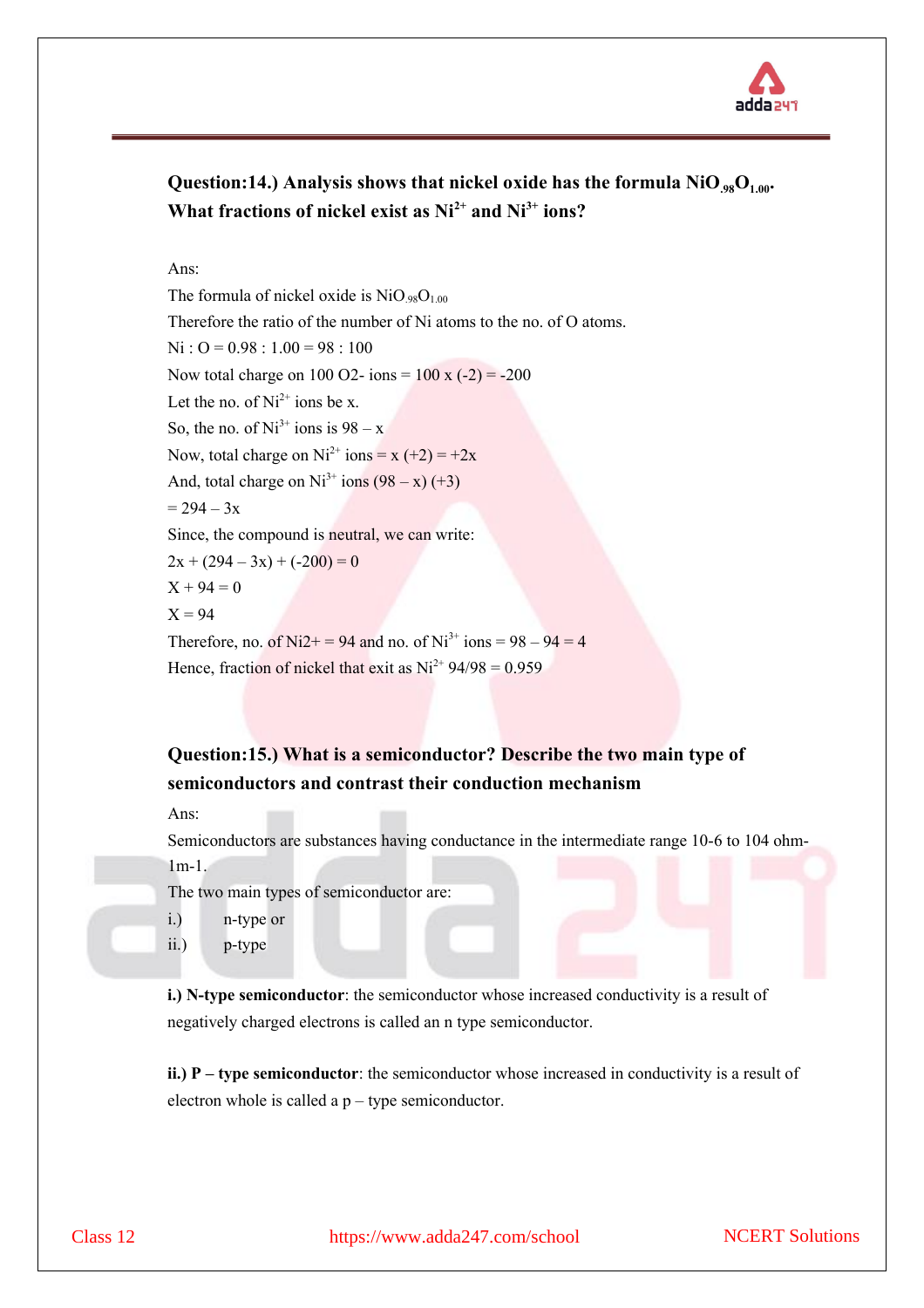



**Question:16.) Non stoichiometric cuprous oxide, Cu2O can be prepared in laboratory. In this oxide, copper to oxygen ratio is slightly less than 2:1. Can you account for the fact that this substance is a p – type semiconductor?** Ans:

In the cuprous oxide prepared in the laboratory, copper to oxygen ratio is slightly less than 2:1. This means that the no. of  $Cu+$  ions is slightly less than twice the no. of  $O2-$  ions. This is because some Cu+ ions have been replaced by Cu2+ ions. Every Cu2+ ion replaces two Cu+ ions, thereby creating holes. As a result, the substance conduct electricity with the help of these positive holes. Hence, the substance is a p-type semiconductor.

**Question:17.) Ferric oxide crystallises in a hexagonal close – packed array of oxide ions with two out of every three octahedral holes occupied by ferric ions. Derive the formula of ferric oxide.**

#### $Ans-$

Let the no. of oxide ions be x

So, no. of octahedral voids  $= x$ 

It is given that 2 out of every three octahedral holes are occupied by ferric ions

So, no. of ferric ions  $= 2/3$  x

Therefore, ratio of no. of Fe3+ ions to the no. of O2- ions,

Fe3+: O2- =  $2/3 x : x$ 

 $= 2 : 3$ 

Hence, the formula of ferric oxide is Fe2O3.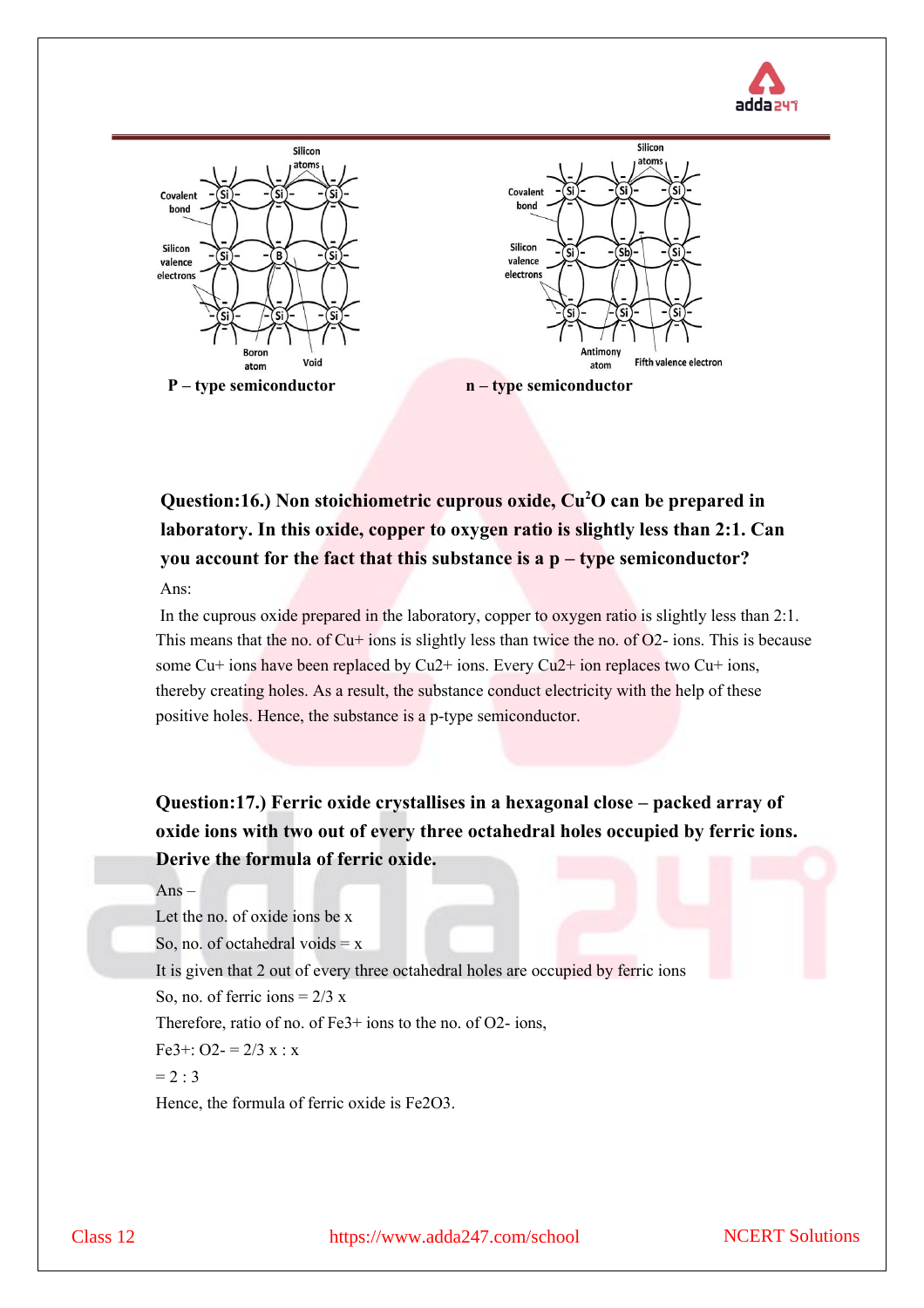

## **Question:18.) Classify each of the following as being either a p- type or n – type semiconductor:**

**i.)** Ge doped with In **ii.**) B doped with Si

Ans:

i.) Ge (a group 14 element) is doped with In (a group 13 element).

Therefore, a hole will be created and the semiconductor generated will be a  $p - type$ semiconductor.

ii.)B (a group 13 element) is doped with Si (a group 14 element). So, there will be an extra electron and the semiconductor generated will an n- type semiconductor.

## **Question:19.) Gold (atomic radius = 0.144 nm) crystallises in a face – centred unit cell. What is the length of a side of the cell?**

 $Ans -$ For a face centred unit cell:  $a = 2\sqrt{2r}$ It is given that the atomic radius,  $r = 0.144$ nm So  $a = 2\sqrt{2 \times 0.144}$ nm  $= 0.407$ nm Hence, the length of the side of the cell =  $0.407$  nm.

### **Question:20.) In terms of band theory, what is the difference:**

#### **i.) Between a conductor and an insulator**

#### **ii.) Between a conductor and semiconductor?**

Ans –

i.) the valence band of a conductor is partially filled or it overlaps with a higher energy, unoccupied conduction band.

On the other hand, in the case of an insulator, the valence band is fully filled and there is a large gap b/w the valence band and the conduction band.

2.) In the case of conductor the valence band is partially filled or overlaps with a higher energy, unoccupied conduction band. So, the electrons can flow easily under an applied electric field. On the other hand, the valence band of a semiconductor is filled and there is a small gap between the valence band and the next higher conduction band. Therefore, some electrons can jump from the valence band to the conduction band and conduct electricity.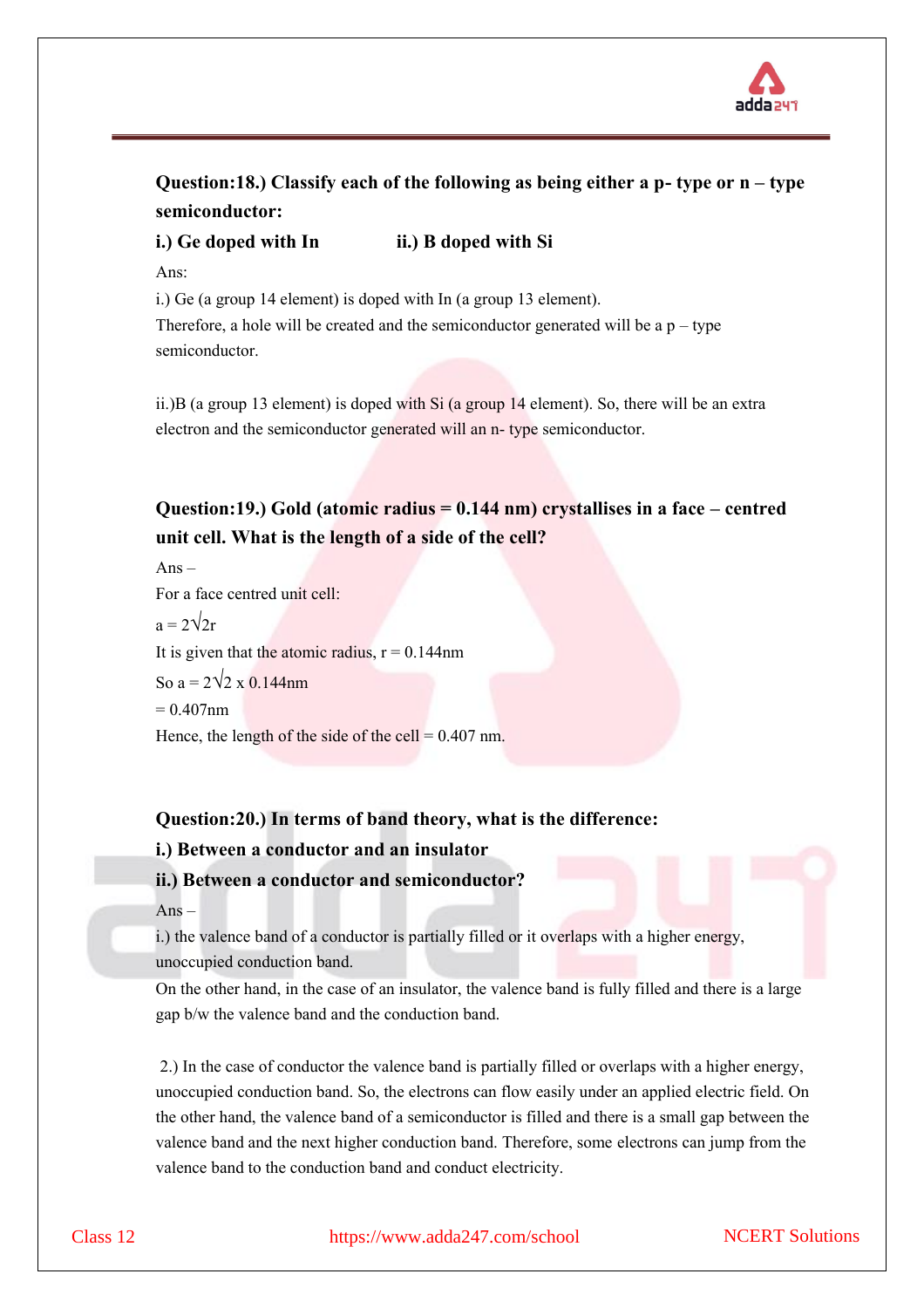



**Question:21.) Explain the following terms with suitable examples:** 

- **i.) Schottky defect**
- **ii.) Frenkel defect**
- **iii.) Interstitials and**
- **iv.) F –centres**

Ans –

**1.) Schottky defect**: Schottky defect is basically a vacancy defect shown by ionic solids. In this defect an equal no. of cations and anions are missing to maintain electrical neutrality. It decrease the density of a substance significant no of schottky defects is present in ionic solids.

Eg. – NaCl, KCl etc.



**2.) Frenkel defect**: Ionic solids containing large difference in the size of ions shows this type of defect. When the smaller ion is dislocated from its normal size to an interstitial site, frenkel defect is created.

Eg. – AgI, AgCl etc.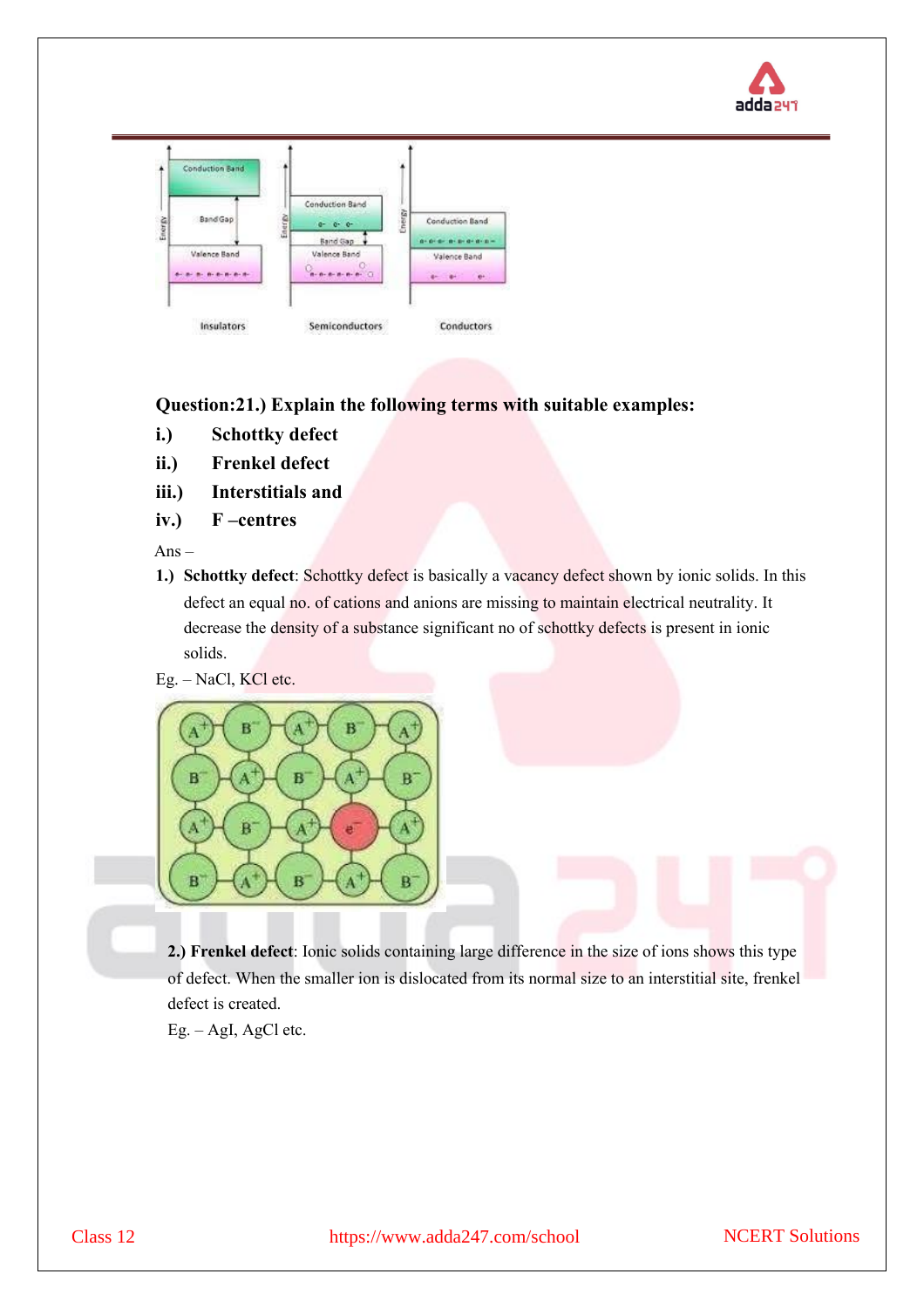

# **Frenkel Defect**



**3.) Interstitial**: Interstitial defect is shown by non – ionic solids. This type of defect is created when some constituent particles occupy an interstitial site of the crystal. The density of a substance increased because of this defect.



**4.) F – centres**: When the anionic sites of a crystal are occupied by unpaired electrons, the ionic sites are called F – centres. These unpaired electrons impart colour to the crystals. Eg. – when crystal of NaCl are heated in an atmosphere of sodium vapour, the sodium atoms are deposited on the surface of the crystal. The Cl ions defused from the crystal to its surface and combine with Na atoms, forming NaCl. During the process, the Na atoms on the surface of the crystal lost electrons. These related electrons diffuse into the crystal and occupy the vacant anionic sites, creating the  $F$  – centres.

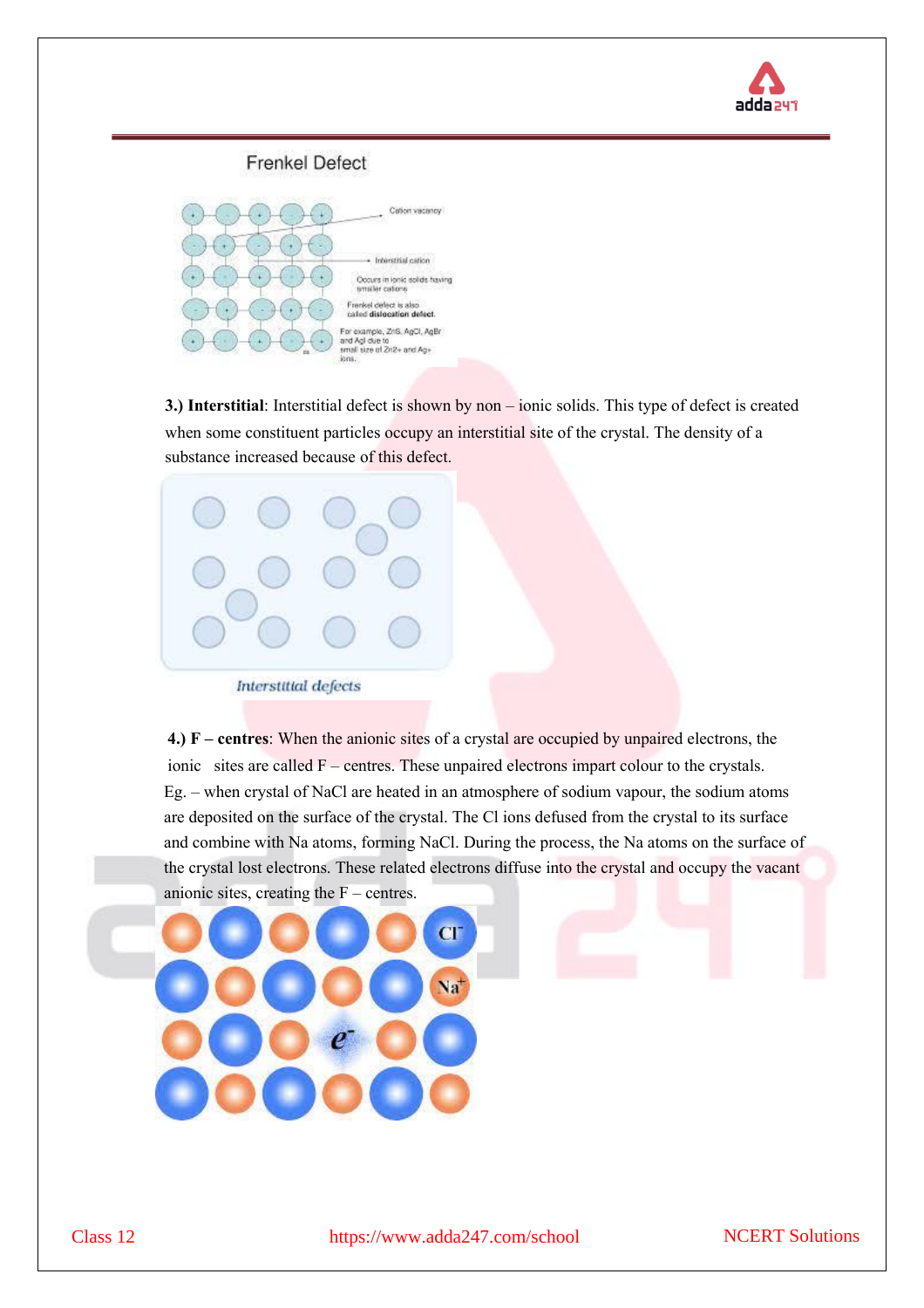

**Question:22.) Aluminium crystallises in a cubic – packed structure. Its metallic radius is 125pm.** 

**i.) What is the length of the side of unit cell?** 

**ii.) How many unit cells are there in 1.00 cm<sup>3</sup> of aluminium?**

 $Ans-$ 

- i.) For cubic close packed structure:
- $a = 2\sqrt{2r}$
- $= 2\sqrt{2} = 125$ pm
- $= 353.55$ pm
- $= 354$ pm (approx.)

```
ii.)Volume of one unit cell = (354 \text{pm})^3= 4.4 \times 107pm<sup>3</sup>
= 4.4 \times 107 \times 10^{-30} cm<sup>3</sup>
4.4 \times 10^{-23} cm<sup>3</sup>
Therefore no of unit cells in 1.00 \text{cm}^3 = 2.27 \text{ x } 1022
```
# **Question:23.) If NaCl is doped with 10-3 mol % of SrCl<sup>2</sup> , what is the concentration of cation vacancies?**

Ans –

It is given that NaCl is doped with  $10^{-3}$  mol% of SrCl<sup>2</sup>.

This means that 100 mol of NaCl is doped with  $10^{-3}$  mol of SrCl<sup>2</sup>.

Therefore 1 mol of NaCl is doped with  $10^{-3}/100$  mol of  $SrCl<sup>2</sup>$ .

 $= 10^{-5}$  mol of SrCl<sup>2</sup>

Cation vacancies produced by one  $Sr^{2+}$  ion = 1

Concentration of the cation vacancies

Produced by  $10^{-5}$  mol of  $\text{Sr}^{2+}$  ions =  $10^{-5}$  x 6.022 x  $10^{23}$ 

 $= 6.022 \times 1018$ mol<sup>-1</sup>

### **Question:24.) Explain the following with suitable examples:**

- **i.) Ferromagnetism**
- **ii.) Paramagnetism**
- **iii.) Ferrimagnetism**